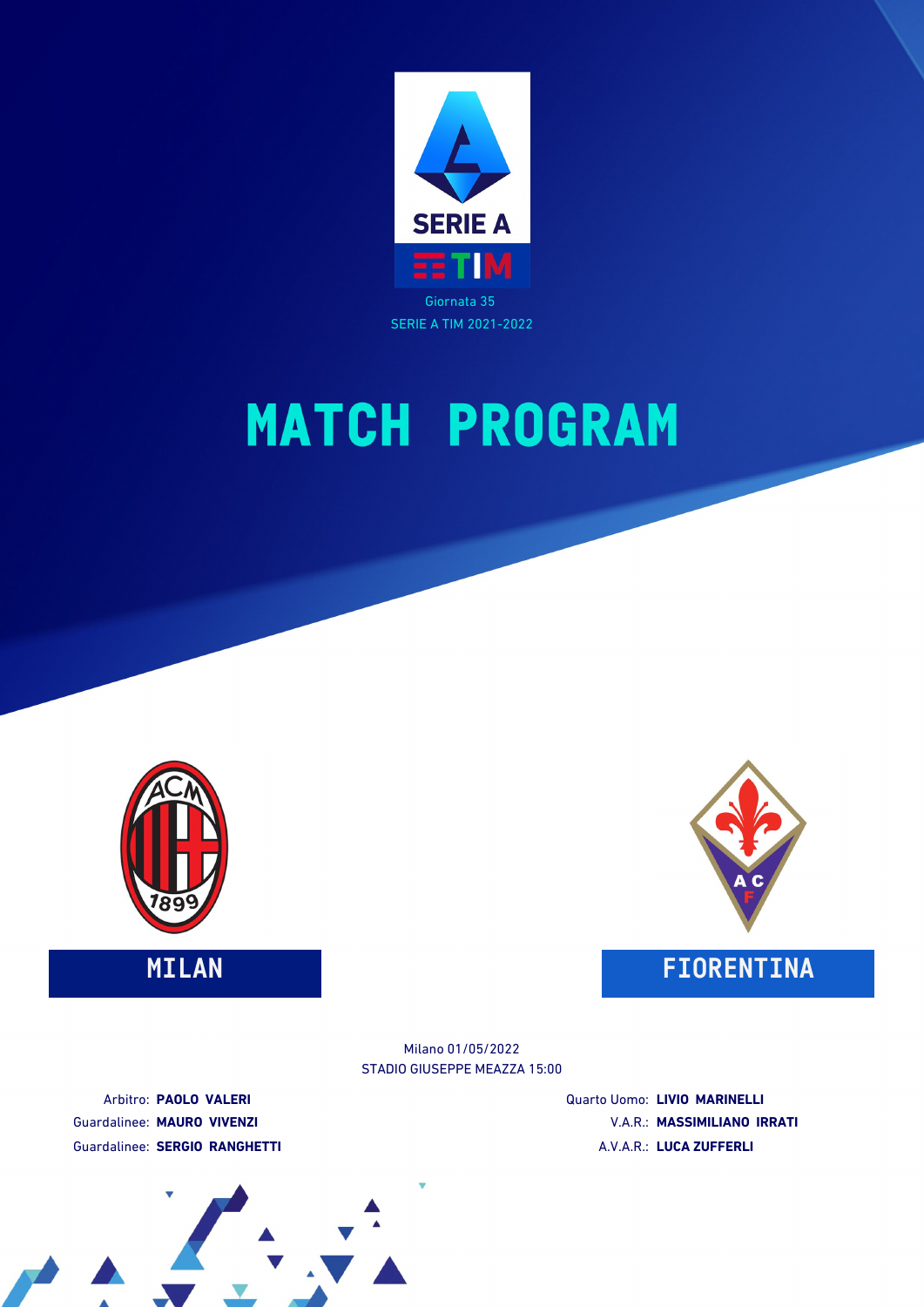

# **MATCH PROGRAM**

Milano 01/05/2022 STADIO GIUSEPPE MEAZZA - 15:00



### **RISULTATI STAGIONALI**

| <b>TOTALI</b>         | <b>PTG</b> | G  | v  | N | Þ                       | GF | GS | DIFF.RETI         |
|-----------------------|------------|----|----|---|-------------------------|----|----|-------------------|
| <b>MILAN</b>          | 74         | 34 | 22 | 8 | 4                       | 60 | 30 | $+30$             |
| <b>FIORENTINA</b>     | 56         | 34 | 17 | 5 | 12                      | 54 | 46 | $+8$              |
| <b>CASA/TRASFERTA</b> | <b>PTG</b> | G  | v  | N | D                       | GF | GS | <b>MEDIA GOAL</b> |
| <b>MILAN</b>          | 34         | 17 | 10 | 4 | $\overline{\mathbf{3}}$ | 25 | 12 | 1.5               |
| <b>FIORENTINA</b>     | 21         | 17 | 6  | 3 | 8                       | 20 | 26 | 1.2               |

### **ULTIMI PRECEDENTI**

| 2021-22 13^ G | <b>FIORENTINA</b>                                                                       | <b>MILAN</b>                                                                      |         |
|---------------|-----------------------------------------------------------------------------------------|-----------------------------------------------------------------------------------|---------|
| 20/11/2021    | 15'(1°T) A. DUNCAN, 46'(1°T) R. SAPONARA, 15'(2°T) D.<br>VLAHOVIC, 40'(2°T) D. VLAHOVIC | 17'(2°T) Z. IBRAHIMOVIC, 22'(2°T) Z. IBRAHIMOVIC, 51'(2°T)[A]<br><b>L. VENUTI</b> | $4 - 3$ |
| 2020-21 28^ G | <b>FIORENTINA</b>                                                                       | <b>MILAN</b>                                                                      |         |
| 21/03/2021    | 17'(1°T) E. PULGAR, 6'(2°T) F. RIBERY                                                   | 9'(1°T) Z. IBRAHIMOVIC, 12'(2°T) B. DIAZ, 27'(2°T) H.<br><b>CALHANOGLU</b>        | $2 - 3$ |
| 2020-21 9^ G  | <b>MILAN</b>                                                                            | <b>FIORENTINA</b>                                                                 |         |
| 29/11/2020    | 17'(1°T) A. ROMAGNOLI, 28'(1°T) F. KESSIE                                               |                                                                                   | $2 - 0$ |
| 2019-20 25^ G | <b>FIORENTINA</b>                                                                       | <b>MILAN</b>                                                                      |         |
| 22/02/2020    | $40'(2°T)$ E. PULGAR                                                                    | $11'(2°T)$ A. REBIC                                                               | $1 - 1$ |
| 2019-20 6^ G  | <b>MILAN</b>                                                                            | <b>FIORENTINA</b>                                                                 |         |
| 29/09/2019    | $35'(2°T)$ R. LEAO                                                                      | 14'(1°T) E. PULGAR, 21'(2°T) G. CASTROVILLI, 33'(2°T) F.<br><b>RIBERY</b>         | $1 - 3$ |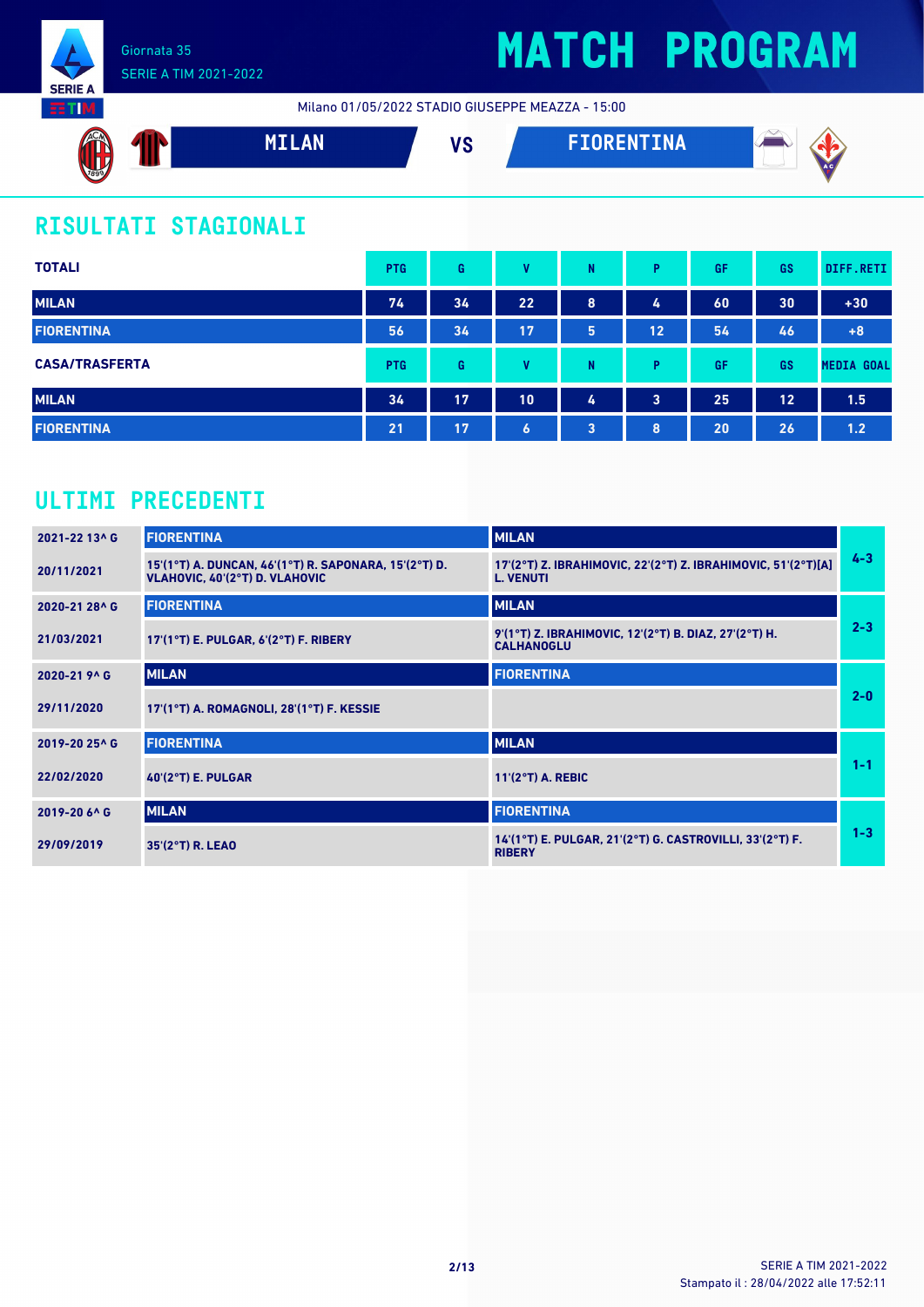

Milano 01/05/2022 STADIO GIUSEPPE MEAZZA - 15:00



### **ROSA DELLE SQUADRE**

| <b>MILAN</b>                          | PRES. A              | GOL A          | GOL 2021-22    | PRES. 2021-22    | MIN. 2021-22 |
|---------------------------------------|----------------------|----------------|----------------|------------------|--------------|
| <b>PORTIERI</b>                       |                      |                |                |                  |              |
| 1 CIPRIAN TATARUSANU                  | 88                   | 114            | 10             | $\boldsymbol{6}$ | 580          |
| <b>16 MIKE MAIGNAN</b>                | 28                   | 20             | 20             | 28               | 2705         |
| <b>83 ANTONIO MIRANTE</b>             | 368                  | 502            | 0              | $\bf{0}$         | $\bf{0}$     |
| SEBASTIANO DESPLANCHES<br>90.         | $\mathbf{0}$         | $\mathbf{0}$   | $\mathbf{0}$   | 0                | $\mathbf{0}$ |
| 92 LAPO NAVA                          | $\mathbf{0}$         | $\mathbf{0}$   | 0              | 0                | $\pmb{0}$    |
| 96 ANDREAS JUNGDAL                    | $\bf{0}$             | $\bf{0}$       | $\mathbf 0$    | 0                | $\pmb{0}$    |
| 99 FOTIOS PSEFTIS                     | 0                    | 0              | 0              | 0                | 0            |
| <b>DIFENSORI</b>                      |                      |                |                |                  |              |
| 2 DAVIDE CALABRIA                     | 145                  | 7              | $\overline{2}$ | 22               | 1904         |
| 5 FODE' BALLO-TOURE'                  | 10                   | $\pmb{0}$      | $\mathbf{0}$   | 10               | 486          |
| 13 ALESSIO ROMAGNOLI                  | 239                  | 11             | 1              | 18               | 1501         |
| <b>THEO HERNANDEZ</b><br>19           | 94                   | 17             | 4              | 28               | 2522         |
| <b>PIERRE KALULU</b><br>20            | 37                   | $\overline{2}$ | 1              | 24               | 1710         |
| 23 FIKAYO TOMORI                      | 44                   | $\mathbf{1}$   | $\mathbf 0$    | 27               | 2538         |
| 24 SIMON KJAER                        | 143                  | 5              | 0              | 11               | 858          |
| 25 ALESSANDRO FLORENZI                | 247                  | 26             | $\mathbf{1}$   | 21               | 1204         |
| <b>MATTEO GABBIA</b><br>46            | 25                   | $\bf{0}$       | 0              | 8                | 581          |
| <b>MILOS KERKEZ</b><br>88             | $\bf{0}$             | $\mathbf{0}$   | $\mathbf{0}$   | 0                | $\pmb{0}$    |
| 91 LUCA STANGA                        | $\mathbf{1}$         | 0              | 0              | $\mathbf{1}$     | 4            |
| <b>CENTROCAMPISTI</b>                 |                      |                |                |                  |              |
| 4 ISMAEL BENNACER                     | 116                  | 3              | $\overline{2}$ | 27               | 1513         |
| 7 SAMUEL CASTILLEJO                   | 86                   | $\overline{7}$ | $\mathbf 0$    | 5                | 141          |
| 8 SANDRO TONALI                       | 92                   | 4              | 3              | 32               | 2474         |
| <b>10 BRAHIM DIAZ</b>                 | 56                   | $\overline{7}$ | 3              | 29               | 1886         |
| <b>RADE KRUNIC</b><br>33 <sup>°</sup> | 144                  | 9              | 0              | 24               | 1263         |
| 41 TIEMOUE' BAKAYOKO                  | 76                   | 3              | $\mathbf 0$    | 13               | 530          |
| <b>ALEXIS SAELEMAEKERS</b><br>56      | 78                   | 4              | 1              | 33               | 1789         |
| <b>62 ENRICO DI GESU</b>              | $\mathbf{0}$         | $\mathbf{0}$   | $\bf{0}$       | 0                | $\pmb{0}$    |
| <b>ANDREA CAPONE</b><br>70            | $\mathbf{0}$         | 0              | 0              | 0                | $\bf{0}$     |
| <b>FRANK KESSIE</b><br>79             | 200                  | 40             | 5              | 27               | 2108         |
| <b>80 GIOVANNI ROBOTTI</b>            | 0                    | 0              | 0              | 0                | 0            |
| <b>ATTACCANTI</b>                     |                      |                |                |                  |              |
| <b>9</b> OLIVIER GIROUD               | 25                   | 9              | 9              | 25               | 1750         |
| 11 ZLATAN IBRAHIMOVIC                 | 276                  | 155            | 8              | 20               | 1060         |
| 12 ANTE REBIC                         | 92                   | 26             | $\overline{2}$ | 21               | 867          |
| 17 RAFAEL LEAO                        | 91                   | 21             | 9              | 30               | 2385         |
| 22 MARKO LAZETIC                      | 0                    | 0              | 0              | 0                | $\bf{0}$     |
| 27 DANIEL MALDINI                     | 15                   | $\mathbf{1}$   | $\mathbf{1}$   | 8                | 164          |
| <b>30 JUNIOR MESSIAS</b>              | 59                   | 14             | 5              | 23               | 1403         |
| <b>63 YOUNS GABRIELE EL HILALI</b>    | $\pmb{0}$            | $\pmb{0}$      | $\pmb{0}$      | 0                | $\pmb{0}$    |
| 93 EMIL ROBACK                        | 0                    | 0              | 0              | 0                | 0            |
| <b>STAFF TECNICO</b>                  |                      |                |                |                  |              |
| <b>Allenatore</b>                     | <b>STEFANO PIOLI</b> |                |                |                  |              |

Diffidato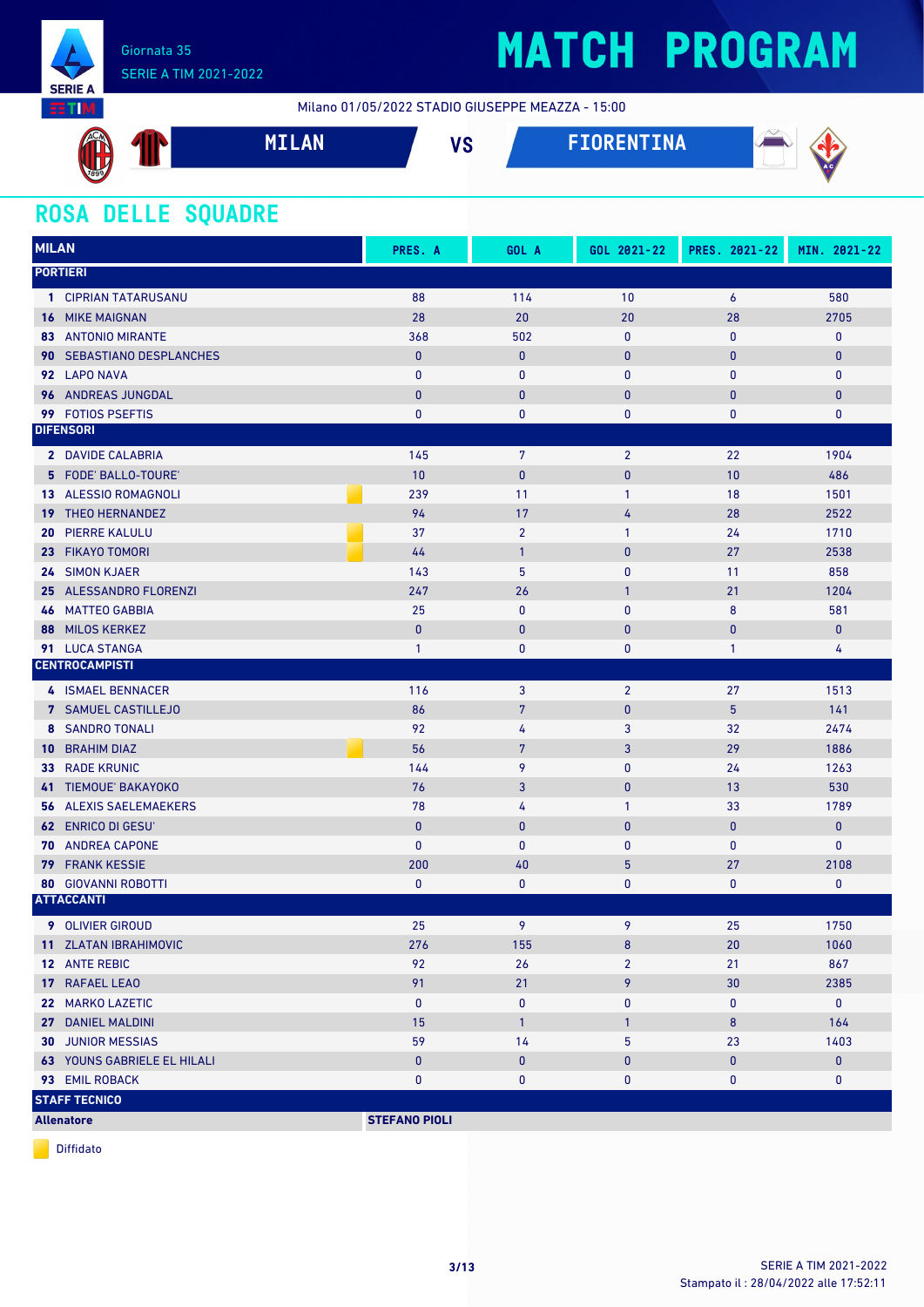

Milano 01/05/2022 STADIO GIUSEPPE MEAZZA - 15:00

|      |                              | <b>MILAN</b> | <b>VS</b>                |                | <b>FIORENTINA</b> |                  |              |
|------|------------------------------|--------------|--------------------------|----------------|-------------------|------------------|--------------|
|      |                              |              |                          |                |                   |                  |              |
|      | <b>FIORENTINA</b>            |              | PRES. A                  | GOL A          | GOL 2021-22       | PRES. 2021-22    | MIN. 2021-22 |
|      | <b>PORTIERI</b>              |              |                          |                |                   |                  |              |
|      | 1 PIETRO TERRACCIANO         |              | 51                       | 63             | 38                | 28               | 2669         |
|      | <b>12 IVAN ANDONOV</b>       |              | $\mathbf{0}$             | $\mathbf{0}$   | 0                 | $\mathbf{0}$     | $\mathbf{0}$ |
|      | 25 ANTONIO ROSATI            |              | 55                       | 96             | 0                 | $\mathbf{0}$     | $\bf{0}$     |
| 36   | <b>GABRIELE FOGLI</b>        |              | $\mathbf{0}$             | $\mathbf{0}$   | 0                 | $\mathbf{0}$     | $\mathbf{0}$ |
| 69   | <b>BARTLOMIEJ DRAGOWSKI</b>  |              | 95                       | 142            | 8                 | $\overline{7}$   | 602          |
|      | <b>DIFENSORI</b>             |              |                          |                |                   |                  |              |
|      | 2 LUCAS MARTINEZ QUARTA      |              | 40                       | $\overline{2}$ | $\mathbf{1}$      | 19               | 1493         |
|      | <b>3 CRISTIANO BIRAGHI</b>   |              | 240                      | 10             | 4                 | 33               | 2966         |
| 4    | NIKOLA MILENKOVIC            |              | 151                      | 12             | 1                 | 30               | 2726         |
|      | 17 ALEKSA TERZIC             |              | 14                       | $\mathbf{0}$   | $\bf{0}$          | 12               | 297          |
|      | 23 LORENZO VENUTI            |              | 94                       | $\mathbf{0}$   | 0                 | 19               | 1392         |
|      | 29 ALVARO ODRIOZOLA          |              | 24                       | $\mathbf{1}$   | $\mathbf{1}$      | 24               | 1815         |
| 55   | <b>MATIJA NASTASIC</b>       |              | 31                       | $\overline{2}$ | 0                 | 5                | 241          |
| 98   | <b>IGOR</b>                  |              | 73                       | $\bf{0}$       | 0                 | 26               | 2029         |
|      | <b>CENTROCAMPISTI</b>        |              |                          |                |                   |                  |              |
|      | <b>5 GIACOMO BONAVENTURA</b> |              | 315                      | 50             | 3                 | 27               | 2080         |
| 8    | RICCARDO SAPONARA            |              | 180                      | 25             | 3                 | 25               | 1208         |
| 10   | <b>GAETANO CASTROVILLI</b>   |              | 90                       | 9              | $\mathbf{1}$      | 23               | 1471         |
| 11.  | <b>JONATHAN IKONE'</b>       |              | 13                       | $\mathbf{1}$   | $\mathbf{1}$      | 13               | 478          |
|      | <b>14 YOUSSEF MALEH</b>      |              | 25                       | $\overline{2}$ | $\overline{2}$    | 25               | 978          |
|      | <b>15 ERICK PULGAR</b>       |              | 174                      | 18             | 0                 | 6                | 369          |
| 18   | <b>LUCAS TORREIRA</b>        |              | 99                       | 9              | 5                 | 28               | 2208         |
| 20 - | <b>VITTORIO AGOSTINELLI</b>  |              | $\mathbf{0}$             | $\mathbf{0}$   | $\bf{0}$          | $\mathbf{0}$     | $\pmb{0}$    |
|      | 32 ALFRED DUNCAN             |              | 245                      | 10             | 1                 | 29               | 1763         |
|      | <b>34 SOFYAN AMRABAT</b>     |              | 85                       | $\overline{2}$ | $\mathbf{1}$      | 20               | 752          |
|      | 42 ALESSANDRO BIANCO         |              | 0                        | 0              | 0                 | 0                | 0            |
|      | <b>ATTACCANTI</b>            |              |                          |                |                   |                  |              |
|      | 7 JOSE' CALLEJON             |              | 303                      | 65             | $\mathbf{1}$      | 28               | 1367         |
|      | <b>9</b> ARTHUR CABRAL       |              | 10                       | $\overline{2}$ | $\overline{2}$    | 10               | 556          |
|      | <b>19 KRZYSZTOF PIATEK</b>   |              | 66                       | 29             | 3                 | 11               | 638          |
|      | 22 NICOLAS GONZALEZ          |              | 29                       | 4              | 4                 | 29               | 2155         |
|      | 28 FILIPPO DI STEFANO        |              | $\mathbf{1}$             | 0              | 0                 | $\mathbf{1}$     | 4            |
|      | <b>33 RICCARDO SOTTIL</b>    |              | 64                       | 5              | 3                 | 23               | 1303         |
|      | <b>67 LOUIS MUNTEANU</b>     |              | $\bf{0}$                 | 0              | 0                 | 0                | 0            |
|      | 91 ALEKSANDR KOKORIN         |              | 10                       | $\pmb{0}$      | $\pmb{0}$         | $\boldsymbol{6}$ | 71           |
|      | 99 ELJON TOCI                |              | 0                        | 0              | 0                 | 0                | 0            |
|      | <b>STAFF TECNICO</b>         |              |                          |                |                   |                  |              |
|      | <b>Allenatore</b>            |              | <b>VINCENZO ITALIANO</b> |                |                   |                  |              |

Diffidato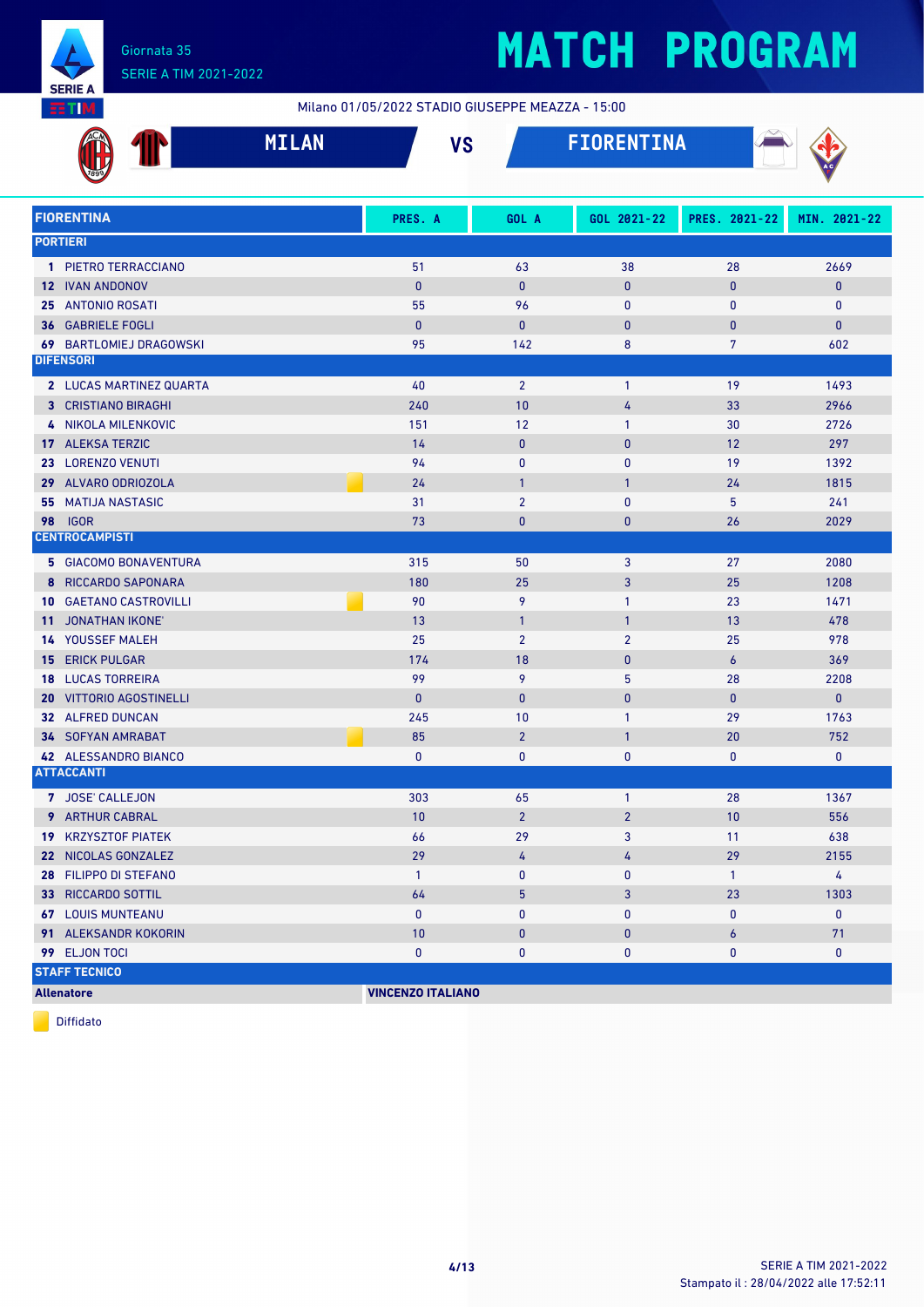

Milano 01/05/2022 STADIO GIUSEPPE MEAZZA - 15:00



### **RENDIMENTO RECENTE**

| <b>MILAN</b>        |                                       |                                       |         |
|---------------------|---------------------------------------|---------------------------------------|---------|
| <b>34^ GIORNATA</b> | <b>LAZIO</b>                          | <b>MILAN</b>                          | $1 - 2$ |
| 24/04/2022          | 4'(1°T) C. IMMOBILE                   | 5'(2°T) O. GIROUD, 47'(2°T) S. TONALI |         |
| <b>33^ GIORNATA</b> | <b>MILAN</b>                          | <b>GENOA</b>                          | $2 - 0$ |
| 15/04/2022          | 11'(1°T) R. LEAO, 42'(2°T) J. MESSIAS |                                       |         |
| <b>32^ GIORNATA</b> | <b>TORINO</b>                         | <b>MILAN</b>                          | $0 - 0$ |
| 10/04/2022          |                                       |                                       |         |
| <b>31^ GIORNATA</b> | <b>MILAN</b>                          | <b>BOLOGNA</b>                        | $0 - 0$ |
| 04/04/2022          |                                       |                                       |         |
| <b>30^ GIORNATA</b> | <b>CAGLIARI</b>                       | <b>MILAN</b>                          | $0 - 1$ |
| 19/03/2022          |                                       | 14'(2°T) I. BENNACER                  |         |

| <b>FIORENTINA</b>   |                                          |                                                              |         |
|---------------------|------------------------------------------|--------------------------------------------------------------|---------|
| <b>34^ GIORNATA</b> | <b>SALERNITANA</b>                       | <b>FIORENTINA</b>                                            | $2 - 1$ |
| 24/04/2022          | 9'(1°T) M. DJURIC, 34'(2°T) F. BONAZZOLI | 19'(2°T) R. SAPONARA                                         |         |
| <b>33^ GIORNATA</b> | <b>FIORENTINA</b>                        | <b>VENEZIA</b>                                               | $1 - 0$ |
| 16/04/2022          | 30'(1°T) L. TORREIRA                     |                                                              |         |
| <b>32^ GIORNATA</b> | <b>NAPOLI</b>                            | <b>FIORENTINA</b>                                            | $2 - 3$ |
| 10/04/2022          | 13'(2°T) D. MERTENS, 39'(2°T) V. OSIMHEN | 29'(1°T) N. GONZALEZ, 21'(2°T) J. IKONE', 27'(2°T) A. CABRAL |         |
| <b>31^ GIORNATA</b> | <b>FIORENTINA</b>                        | <b>EMPOLI</b>                                                | $1 - 0$ |
| 03/04/2022          | 13'(2°T) N. GONZALEZ                     |                                                              |         |
| <b>30^ GIORNATA</b> | <b>INTER</b>                             | <b>FIORENTINA</b>                                            | $1 - 1$ |
| 19/03/2022          | 10'(2°T) D. DUMFRIES                     | 5'(2°T) L. TORREIRA                                          |         |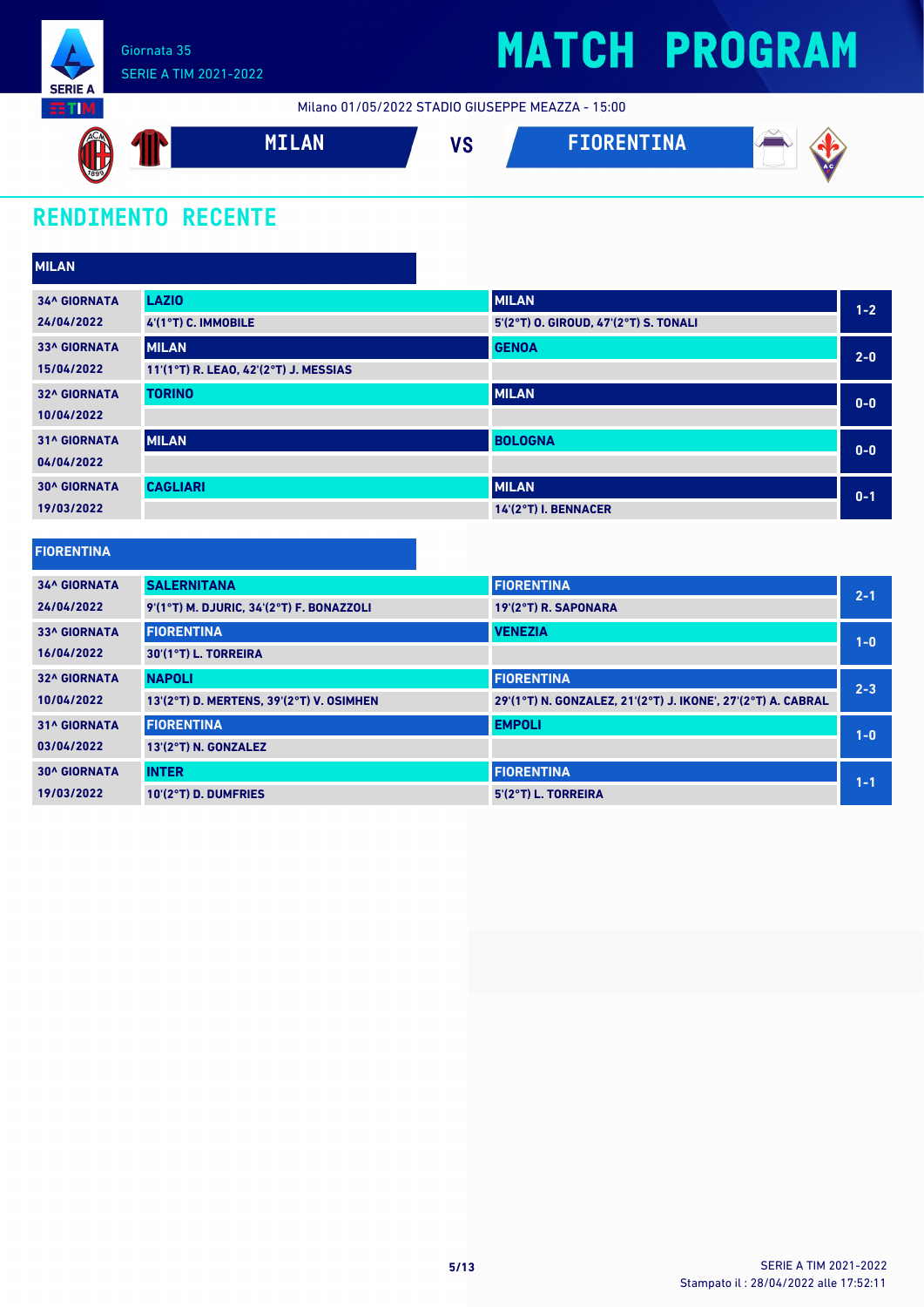

Milano 01/05/2022 STADIO GIUSEPPE MEAZZA - 15:00

| <b>STATISTICS</b>               |              | Mitano 6176372622 31ABIO 616321 1 E MEAZZA - 13.00 |                   |                   |
|---------------------------------|--------------|----------------------------------------------------|-------------------|-------------------|
|                                 | <b>MILAN</b> | <b>VS</b>                                          | <b>FIORENTINA</b> |                   |
| CONFRONTO SQUADRE [Valori medi] |              |                                                    | <b>MILAN</b>      | <b>FIORENTINA</b> |
| <b>Goal Fatti</b>               |              |                                                    | 1.76              | 1.59              |
| <b>Goal Subiti</b>              |              |                                                    | 0.88              | 1.35              |
| Tiri totali                     |              |                                                    | 15.85             | 13.76             |
| Tiri in porta                   |              |                                                    | 4.94              | 5.06              |
| Assist                          |              |                                                    | 0.91              | 0.88              |
| Azioni di attacco               |              |                                                    | 33.44             | 34.03             |
| Passaggi riusciti               |              |                                                    | 398.56            | 429.06            |
| Passaggi riusciti %             |              |                                                    | 84%               | 85%               |
| Falli Fatti                     |              |                                                    | 12.35             | 12.03             |
| <b>Dribbling</b>                |              |                                                    | 12.26             | 7.79              |
| <b>Baricentro</b>               |              |                                                    | 53.75m            | 53.32m            |
| Passaggi Chiave                 |              |                                                    | 10.44             | 9.41              |
| Fuorigioco                      |              |                                                    | 2.03              | 1.5               |
| Corner                          |              |                                                    | 5.12              | 5.21              |
| <b>Cross Riusciti</b>           |              |                                                    | 5.26              | 7.41              |
| Poss. propria meta              |              |                                                    | 00'27             | 00'32             |
| Poss, meta avvers               |              |                                                    | 00'21             | 00'21             |

I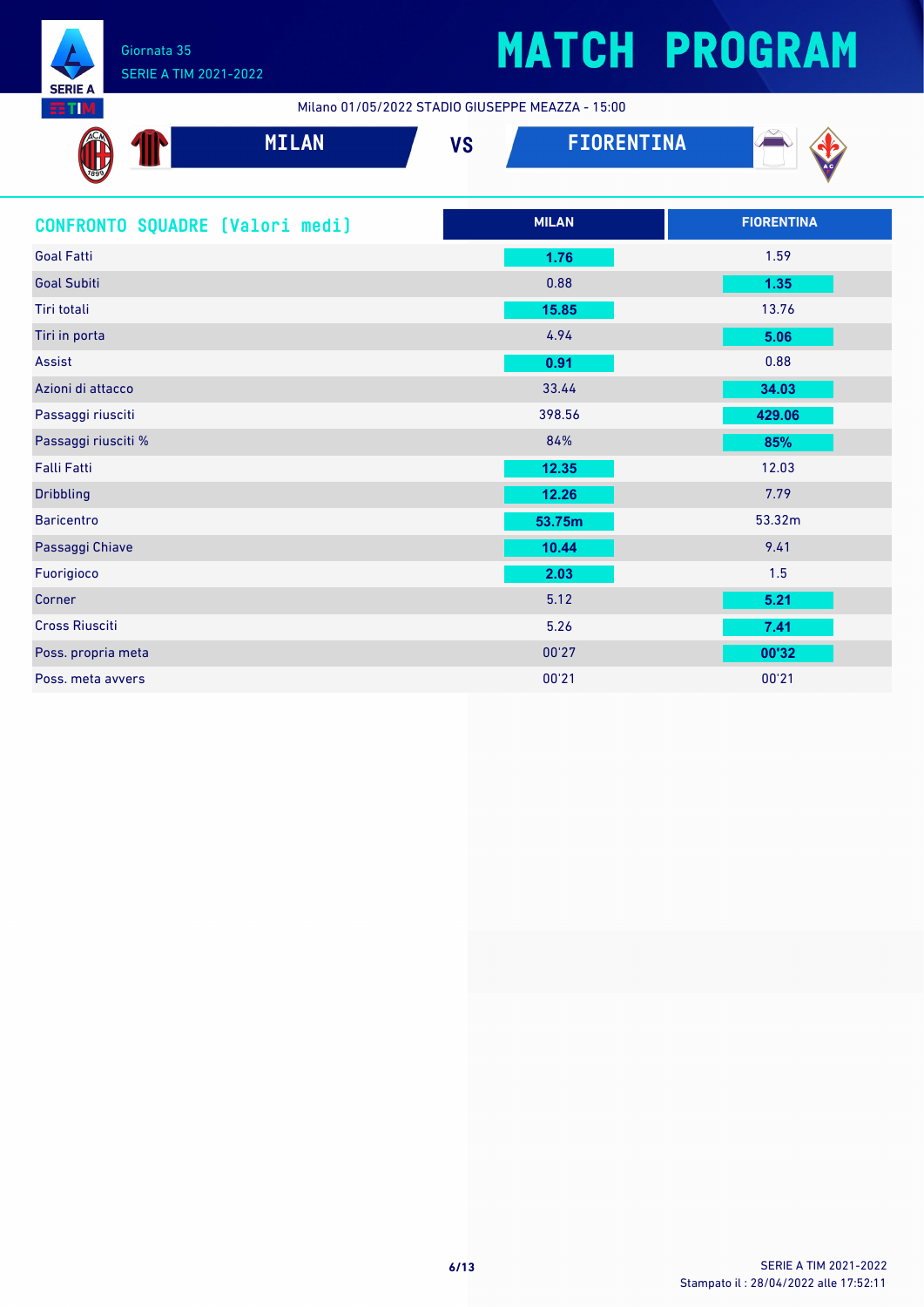

## **MATCH PROGRAM**

Milano 01/05/2022 STADIO GIUSEPPE MEAZZA - 15:00

**MILAN VS FIORENTINA**



### **RENDIMENTO ATLETICO \***

| <b>MILAN</b>              | Pres. (Min.) | Media (km) | Media<br><b>Sprint (Km)</b> | <b>FIORENTINA</b>        | Pres. (Min.) | Media (km) | <b>Media</b><br><b>Sprint (Km)</b> |
|---------------------------|--------------|------------|-----------------------------|--------------------------|--------------|------------|------------------------------------|
| 2 D. CALABRIA             | 22 (1904')   | 10.269     | 0.883                       | 29 A. ODRIOZOLA          | 24 (1815')   | 10.482     | 1.332                              |
| 79 F. KESSIE              | 27 (2108')   | 10.251     | 0.875                       | 2 L. MARTINEZ QUARTA     | 19 (1493')   | 10.285     | 0.71                               |
| 8 S. TONALI               | 32 (2474')   | 10.25      | 0.855                       | 3 C. BIRAGHI             | 33 (2966')   | 10.211     | 0.884                              |
| 13 A. ROMAGNOLI           | 18(1501)     | 9.786      | 0.583                       | 18 L. TORREIRA           | 28 (2208')   | 10.072     | 0.689                              |
| 19 T. HERNANDEZ           | 28 (2522')   | 9.68       | 1.118                       | <b>4 N. MILENKOVIC</b>   | 30 (2726')   | 9.627      | 0.578                              |
| 20 P. KALULU              | 24 (1710')   | 9.509      | 0.847                       | 15 E. PULGAR             | 6(369)       | 9.584      | 0.617                              |
| 46 M. GABBIA              | 8(581)       | 9.474      | 0.667                       | <b>98 IGOR</b>           | 26 (2029')   | 9.38       | 0.591                              |
| 23 F. TOMORI              | 27 (2538')   | 9.415      | 0.633                       | <b>5 G. BONAVENTURA</b>  | 27 (2080')   | 9.318      | 0.863                              |
| 24 S. KJAER               | 11(858)      | 9.159      | 0.538                       | 23 L. VENUTI             | 19 (1392')   | 9.278      | 0.933                              |
| <b>10 B. DIAZ</b>         | 29 (1886')   | 8.815      | 0.778                       | 22 N. GONZALEZ           | 29 (2155')   | 8.918      | 1.014                              |
| <b>17 R. LEAO</b>         | 30 (2385')   | 8.548      | 0.926                       | <b>10 G. CASTROVILLI</b> | 23 (1471')   | 8.593      | 1.051                              |
| 33 R. KRUNIC              | 24 (1263')   | 8.546      | 0.832                       | 19 K. PIATEK             | 11(638)      | 8.316      | 0.78                               |
| <b>4</b> I. BENNACER      | 27 (1513')   | 8.256      | 0.646                       | 55 M. NASTASIC           | 5(241)       | 7.833      | 0.483                              |
| <b>56 A. SAELEMAEKERS</b> | 33 (1789')   | 8.185      | 0.934                       | 32 A. DUNCAN             | 29 (1763')   | 7.826      | 0.625                              |
| 9 O. GIROUD               | 25 (1750')   | 8.052      | 0.9                         | 7 J. CALLEJON            | 28 (1367')   | 7.499      | 0.867                              |
| 30 J. MESSIAS             | 23 (1403')   | 8.039      | 0.907                       | 9 A. CABRAL              | 10(556)      | 7.282      | 0.518                              |
| 25 A. FLORENZI            | 21 (1204')   | 8.038      | 0.643                       | <b>8</b> R. SAPONARA     | 25 (1208')   | 7.256      | 0.708                              |
| 5 F. BALLO-TOURE'         | 10(486)      | 7.833      | 0.918                       | 34 S. AMRABAT            | 20 (752')    | 6.883      | 0.516                              |
| <b>11 Z. IBRAHIMOVIC</b>  | 20 (1060')   | 7.094      | 0.564                       | 33 R. SOTTIL             | 23 (1303')   | 6.743      | 0.604                              |
| 41 T. BAKAYOKO            | 13 (530')    | 7.034      | 0.619                       | 14 Y. MALEH              | 25 (978')    | 6.629      | 0.749                              |
| 12 A. REBIC               | 21 (867')    | 6.161      | 0.697                       | <b>11 J. IKONE'</b>      | 13 (478')    | 5.488      | 0.599                              |
| 7 S. CASTILLEJO           | 5(141)       | 4.786      | 0.579                       | 17 A. TERZIC             | 12 (297')    | 5.371      | 0.513                              |
| 27 D. MALDINI             | 8(164)       | 4.63       | 0.456                       | 91 A. KOKORIN            | 6(71)        | 1.809      | 0.225                              |
| 91 L. STANGA              | 1(4)         | 0.52       | 0.061                       | 28 F. DI STEFANO         | 1(4)         | 0.641      | 0.106                              |

\* Le informazioni riportate sul Rendimento Atletico sono da intendersi riferite al periodo di permanenza nella squadra corrente.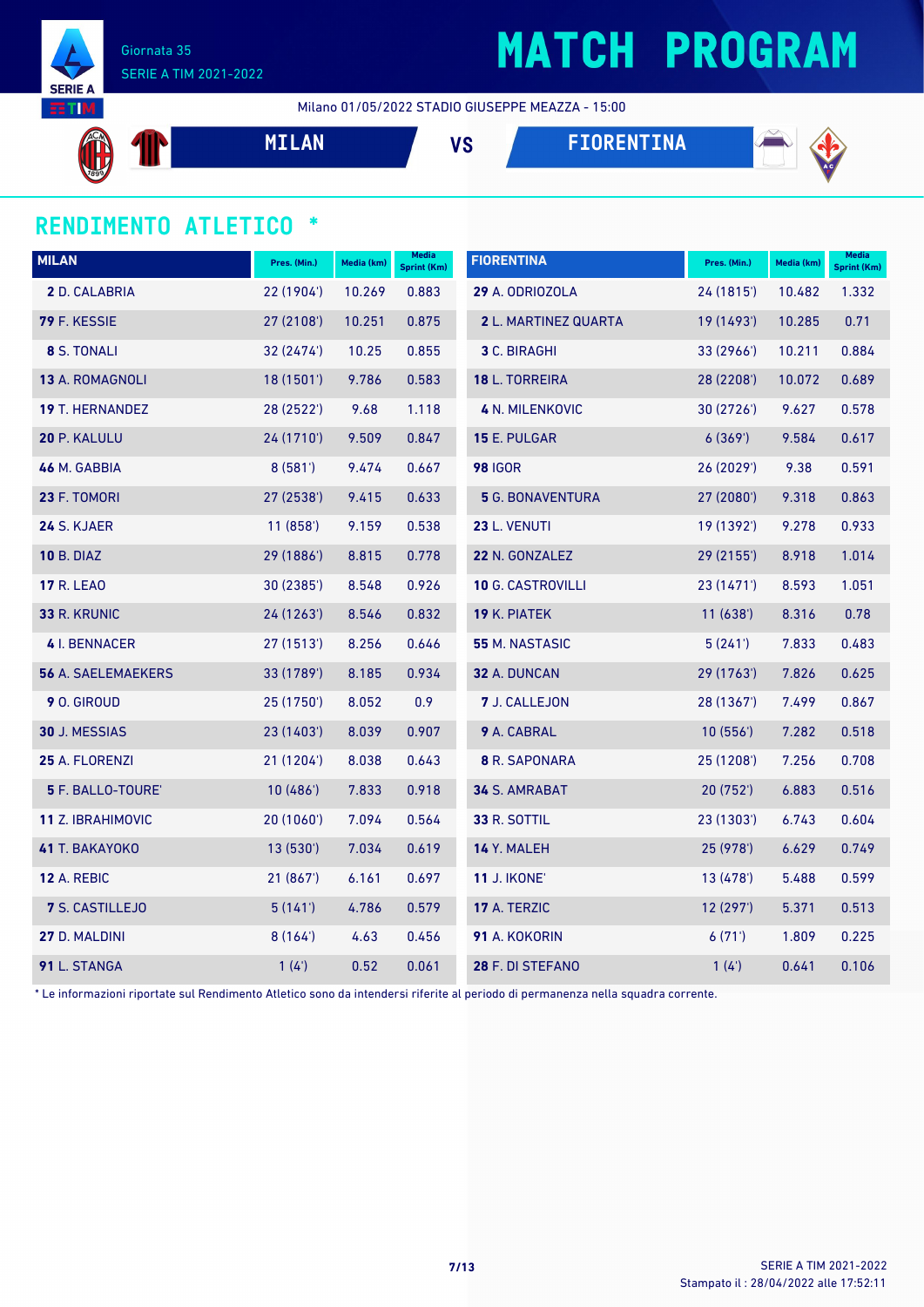Giornata 35 SERIE A TIM 2021-2022

**SERIE A** 

Milano 01/05/2022 STADIO GIUSEPPE MEAZZA - 15:00



|                 |           | CAGLIARI VS HELLAS VERONA | 30/04/2022 15:00 |
|-----------------|-----------|---------------------------|------------------|
| <b>NAPOLI</b>   | VS        | SASSUOLO                  | 30/04/2022 15:00 |
| SAMPDORIA       |           | vs GENOA                  | 30/04/2022 18:00 |
| <b>SPEZIA</b>   |           | vs LAZIO                  | 30/04/2022 20:45 |
| <b>JUVENTUS</b> |           | vs VENEZIA                | 01/05/2022 12:30 |
| <b>EMPOLI</b>   |           | vs TORINO                 | 01/05/2022 15:00 |
|                 |           | MILAN vs FIORENTINA       | 01/05/2022 15:00 |
| <b>UDINESE</b>  |           | vs INTER                  | 01/05/2022 18:00 |
| ROMA            | VS        | <b>BOLOGNA</b>            | 01/05/2022 20:45 |
| <b>ATALANTA</b> | <b>VS</b> | <b>SALERNITANA</b>        | 02/05/2022 20:45 |

### **CLASSIFICA SERIE A TIM**

|                      | PTG | G  | V                | $\mathsf{N}$     | P.             | <b>GF</b> | <b>GS</b> | DIFF.RETI |
|----------------------|-----|----|------------------|------------------|----------------|-----------|-----------|-----------|
| <b>MILAN</b>         | 74  | 34 | 22               | 8                | 4              | 60        | 30        | $+30$     |
| <b>INTER</b>         | 72  | 34 | 21               | 9                | 4              | 72        | 28        | $+44$     |
| <b>NAPOLI</b>        | 67  | 34 | 20               | $\overline{7}$   | $\overline{7}$ | 61        | 30        | $+31$     |
| <b>JUVENTUS</b>      | 66  | 34 | 19               | 9                | 6              | 52        | 30        | $+22$     |
| <b>ROMA</b>          | 58  | 34 | 17               | 7                | 10             | 55        | 40        | $+15$     |
| <b>LAZIO</b>         | 56  | 34 | 16               | $\bf 8$          | 10             | 66        | 50        | $+16$     |
| <b>FIORENTINA</b>    | 56  | 34 | $17$             | 5                | 12             | 54        | 46        | $+8$      |
| <b>ATALANTA</b>      | 55  | 34 | 15               | 10               | 9              | 61        | 43        | $+18$     |
| <b>HELLAS VERONA</b> | 49  | 34 | 13               | 10               | 11             | 59        | 51        | $+8$      |
| <b>SASSUOLO</b>      | 46  | 34 | 12               | 10               | 12             | 59        | 55        | $+4$      |
| <b>TORINO</b>        | 44  | 34 | 11               | 11               | 12             | 42        | 36        | $+6$      |
| <b>UDINESE</b>       | 43  | 34 | 10               | 13               | 11             | 53        | 52        | $+1$      |
| <b>BOLOGNA</b>       | 42  | 34 | 11               | 9                | 14             | 39        | 48        | $-9$      |
| <b>EMPOLI</b>        | 37  | 34 | 9                | 10               | 15             | 45        | 62        | $-17$     |
| <b>SPEZIA</b>        | 33  | 34 | 9                | $\overline{6}$   | 19             | 34        | 59        | $-25$     |
| <b>SAMPDORIA</b>     | 30  | 34 | $\bf 8$          | $\boldsymbol{6}$ | 20             | 41        | 57        | $-16$     |
| <b>CAGLIARI</b>      | 28  | 34 | 6                | 10               | 18             | 31        | 62        | $-31$     |
| <b>SALERNITANA</b>   | 25  | 33 | $\boldsymbol{6}$ | $7\phantom{.}$   | 20             | 28        | 70        | $-42$     |
| <b>GENOA</b>         | 25  | 34 | 3                | 16               | 15             | 25        | 54        | $-29$     |
| <b>VENEZIA</b>       | 22  | 33 | $\overline{5}$   | $7\phantom{.}$   | 21             | 27        | 61        | $-34$     |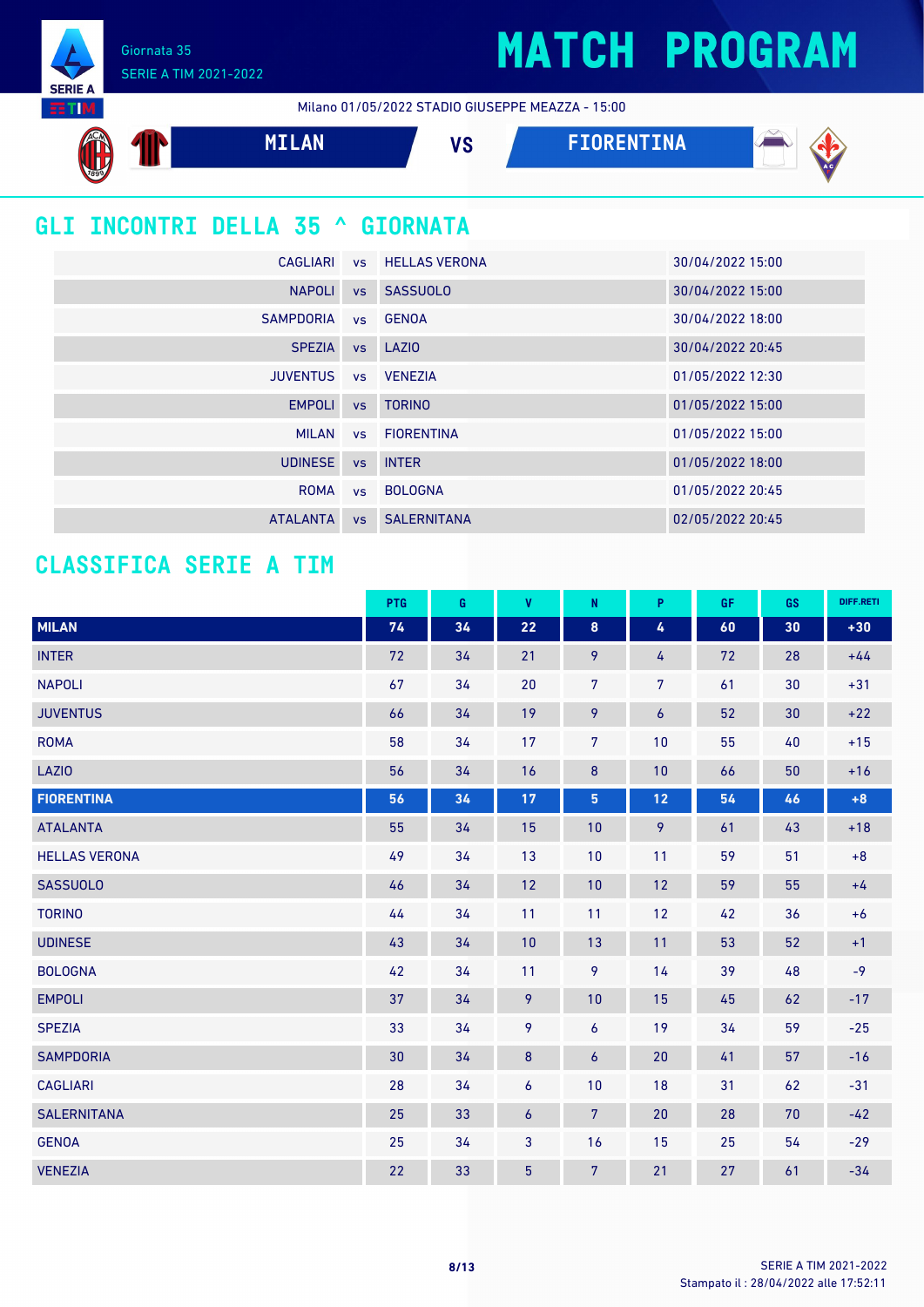

Milano 01/05/2022 STADIO GIUSEPPE MEAZZA - 15:00





### **CLASSIFICA GIOCATORI**

|               | <b>RANKING MARCATORI</b> |            | Gol(Rigore) |
|---------------|--------------------------|------------|-------------|
| 1             | C. IMMOBILE              | LAZ        | 26(6)       |
| $\mathcal{P}$ | D. VLAHOVIC              | <b>JUV</b> | 23(5)       |
| 3             | L. MARTINFZ              | <b>INT</b> | 16(3)       |
| 3             | <b>G. SIMEONE</b>        | <b>VER</b> | 16(0)       |
| 5             | T. ABRAHAM               | <b>ROM</b> | 15(2)       |
| 6             | <b>D. BERARDI</b>        | <b>SAS</b> | 14(6)       |
| 7             | M. ARNAUTOVIC            | <b>BOL</b> | 13(2)       |
| 7             | <b>G. SCAMACCA</b>       | <b>SAS</b> | 13(1)       |
| 7             | E. DZEKO                 | <b>INT</b> | 13(0)       |
| 10            | <b>V. OSIMHEN</b>        | <b>NAP</b> | 12(0)       |

### **CLASSIFICA SQUADRE**

|                 | <b>RANKING SQUADRE</b> | <b>Gol - Media Gol</b> |              |
|-----------------|------------------------|------------------------|--------------|
| 1               | <b>INTER</b>           | 72                     | 2.12         |
| $\overline{2}$  | LAZI <sub>0</sub>      | 66                     | 1.94         |
| 3               | <b>ATALANTA</b>        | 61                     | 1.79         |
| 3               | <b>NAPOLI</b>          | 61                     | 1.79         |
| 5               | <b>MILAN</b>           | 60                     | 1.76         |
| 6               | <b>HELLAS VERONA</b>   | 59                     | 1.74         |
| 6               | <b>SASSUOLO</b>        | 59                     | 1.74         |
| 8               | <b>ROMA</b>            | 55                     | 1.62         |
| 9               | <b>FIORENTINA</b>      | 54                     | 1.59         |
| 10              | <b>UDINESE</b>         | 53                     | 1.56         |
| 11              | <b>JUVENTUS</b>        | 52                     | 1.53         |
| 12              | <b>EMPOLI</b>          | 45                     | 1.32         |
| 13 <sup>°</sup> | <b>TORINO</b>          | 42                     | 1.24         |
|                 | <b>14 SAMPDORIA</b>    | 41                     | 1.21         |
| 15              | <b>BOLOGNA</b>         | 39                     | 1.15         |
|                 | 16 SPEZIA              | 34                     | $\mathbf{1}$ |
|                 | <b>17 CAGLIARI</b>     | 31                     | 0.91         |
|                 | <b>18 SALERNITANA</b>  | 28                     | 0.85         |
|                 | 19 VENEZIA             | 27                     | 0.82         |
| 20              | <b>GENOA</b>           | 25                     | 0.74         |

|                | <b>RANKING SQUADRE</b><br>Tot tiri-In porta-Fuori-Respinti |     |     |     |     |
|----------------|------------------------------------------------------------|-----|-----|-----|-----|
| 1              | <b>INTER</b>                                               | 584 | 220 | 213 | 151 |
| $\overline{2}$ | <b>MILAN</b>                                               | 539 | 168 | 218 | 153 |
| 3              | <b>NAPOLI</b>                                              | 523 | 174 | 201 | 148 |
| 4              | <b>ROMA</b>                                                | 517 | 170 | 198 | 149 |
| 4              | <b>SASSUOLO</b>                                            | 517 | 193 | 183 | 141 |
| 6              | <b>ATALANTA</b>                                            | 514 | 153 | 203 | 158 |
| 7              | <b>JUVENTUS</b>                                            | 489 | 162 | 213 | 114 |
| $\bf 8$        | <b>FIORENTINA</b>                                          | 468 | 172 | 187 | 109 |
| 9              | <b>EMPOLI</b>                                              | 459 | 149 | 173 | 137 |
| 10             | <b>UDINESE</b>                                             | 453 | 161 | 172 | 120 |
| 11             | <b>TORINO</b>                                              | 429 | 141 | 176 | 112 |
| 12             | <b>HELLAS VERONA</b>                                       | 419 | 141 | 167 | 111 |
| 13             | <b>BOLOGNA</b>                                             | 387 | 129 | 161 | 97  |
| 14             | <b>LAZIO</b>                                               | 379 | 162 | 138 | 79  |
| 15             | <b>CAGLIARI</b>                                            | 360 | 107 | 154 | 99  |
| 16             | <b>SAMPDORIA</b>                                           | 352 | 113 | 147 | 92  |
| 17             | <b>SPEZIA</b>                                              | 345 | 120 | 130 | 95  |
| 18             | <b>GENOA</b>                                               | 343 | 97  | 152 | 94  |
| 19             | <b>SALERNITANA</b>                                         | 335 | 106 | 136 | 93  |
| 20             | <b>VENEZIA</b>                                             | 307 | 101 | 135 | 71  |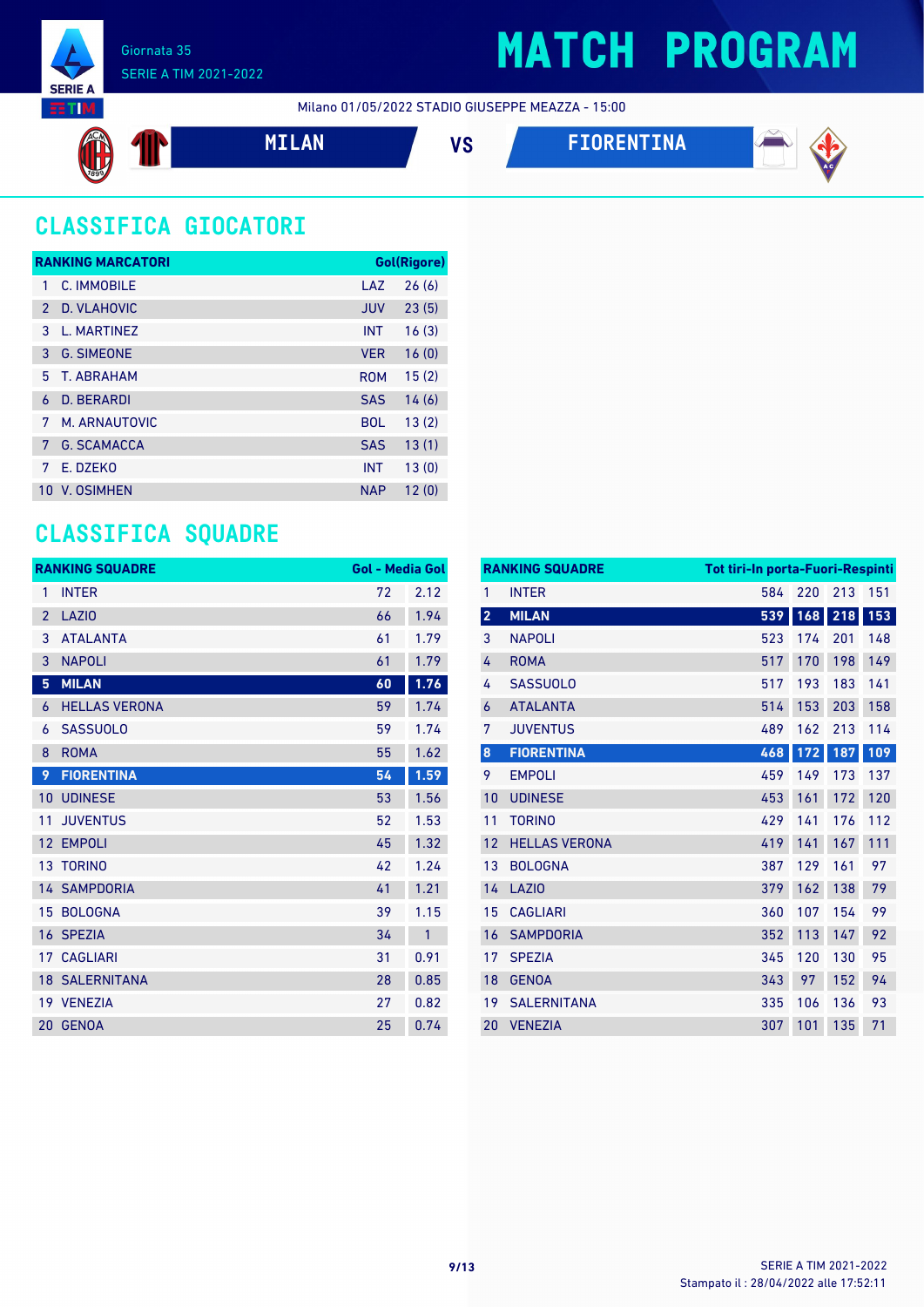

## **MATCH PROGRAM**

**RANKING SQUADRE Passaggi riusciti - % \***

Milano 01/05/2022 STADIO GIUSEPPE MEAZZA - 15:00







| <b>RANKING SQUADRE</b> | <b>Assist</b> | <b>Media</b><br>٠ |
|------------------------|---------------|-------------------|
| 1 INTER                | 49            | 1.44              |
| 2 LAZIO                | 44            | 1.29              |
| <b>3 ATALANTA</b>      | 41            | 1.21              |
| <b>4 NAPOLI</b>        | 40            | 1.18              |
| <b>5 HELLAS VERONA</b> | 37            | 1.09              |
| <b>6 JUVENTUS</b>      | 33            | 0.97              |
| 7 BOLOGNA              | 32            | 0.94              |
| 7 SASSUOLO             | 32            | 0.94              |
| <b>7 UDINESE</b>       | 32            | 0.94              |
| <b>10 MILAN</b>        | 31            | 0.91              |
| 10 ROMA                | 31            | 0.91              |
| <b>12 FIORENTINA</b>   | 30            | 0.88              |
| <b>13 SAMPDORIA</b>    | 25            | 0.74              |
| <b>14 TORINO</b>       | 24            | 0.71              |
| <b>15 CAGLIARI</b>     | 22            | 0.65              |
| <b>16 EMPOLI</b>       | 21            | 0.62              |
| <b>17 VFNF7IA</b>      | 20            | 0.61              |
| <b>18 SPEZIA</b>       | 19            | 0.56              |
| 19 GENOA               | 18            | 0.53              |
| <b>20 SALERNITANA</b>  | 17            | 0.52              |

| 24 | 0.71             |                | 14 EMPOLI                  |
|----|------------------|----------------|----------------------------|
| 22 | 0.65             |                | 15 SPEZIA                  |
| 21 | 0.62             |                | 16 VENEZIA                 |
| 20 | 0.61             |                | <b>17 UDINESE</b>          |
| 19 | 0.56             |                | <b>18 CAGLIARI</b>         |
| 18 | 0.53             |                | 19 GENOA                   |
| 17 | 0.52             |                | <b>20 SALERNITANA</b>      |
|    |                  |                | * Valori medi per partita. |
|    | Passaggi chiave* |                | <b>RANKING SQUADRE</b>     |
|    | 11.15            | $\mathbf{1}$   | <b>HELLAS VERONA</b>       |
|    | 10.71            | $\overline{2}$ | <b>ATALANTA</b>            |
|    | 10.65            | 3              | <b>GENOA</b>               |
|    | 10.44            | 4              | <b>MILAN</b>               |
|    | 10.18            | 5.             | <b>TORINO</b>              |
|    | 10.06            | 6              | <b>SAMPDORIA</b>           |
|    | 9.5              | 7              | <b>JUVENTUS</b>            |
|    | 9.41             | 8              | <b>UDINESE</b>             |
|    | 8.82             | 9.             | <b>INTER</b>               |
|    | 8.74             |                | 10 EMPOLI                  |
|    | 8.59             |                | 11 CAGLIARI                |
|    | 8.09             |                | 12 ROMA                    |
|    | 7.68             |                | 13 NAPOLI                  |
|    | 7.18             |                | 14 SPEZIA                  |
|    | 7                |                | 15 VENEZIA                 |
|    | $\overline{7}$   |                | 16 SASSUOLO                |
|    | 6.76             |                | 17 BOLOGNA                 |
|    | 6.61             |                | <b>18 LAZIO</b>            |
|    | 6.53             |                | <b>19 FIORENTINA</b>       |

\* Valori medi per partita.

VENEZIA 5.91

18 SALERNITANA

19 GENOA

13 HELLAS VERONA

14 CAGLIARI LAZIO 7 15 SAMPDORIA 17 SPF7IA

**RANKING SQUADRE** 

1 INTER 2 NAPOLI 3 ATALANTA **MILAN 10.44** 5 SASSUOLO 6 ROMA 7 JUVENTUS **FIORENTINA 9.41** 9 TORINO 10 UDINESE 11 EMPOLI 12 BOLOGNA

| 1              | LAZI <sub>0</sub>     | 491.41 | 87 |
|----------------|-----------------------|--------|----|
| $\overline{2}$ | <b>NAPOLI</b>         | 490.62 | 87 |
| 3              | <b>INTER</b>          | 452.47 | 86 |
| 4              | <b>SASSUOLO</b>       | 429.56 | 85 |
| 5              | <b>FIORENTINA</b>     | 429.06 | 85 |
| 6              | <b>JUVENTUS</b>       | 418.09 | 85 |
| 7              | <b>ATALANTA</b>       | 417.97 | 82 |
| 8              | <b>MILAN</b>          | 398.56 | 84 |
| 9              | <b>ROMA</b>           | 377.21 | 83 |
| 10             | <b>BOLOGNA</b>        | 355.12 | 81 |
| 11             | <b>TORINO</b>         | 343.29 | 79 |
| 12             | <b>HELLAS VERONA</b>  | 327.47 | 77 |
|                | <b>13 SAMPDORIA</b>   | 316.44 | 78 |
| 14             | <b>EMPOLI</b>         | 314.85 | 79 |
|                | <b>15 SPEZIA</b>      | 290.35 | 77 |
|                | 16 VENEZIA            | 281.85 | 78 |
| 17             | <b>UDINESE</b>        | 277.15 | 78 |
|                | <b>18 CAGLIARI</b>    | 274.85 | 75 |
|                | 19 GENOA              | 272.15 | 74 |
|                | <b>20 SALERNITANA</b> | 254.18 | 76 |

|                | <b>RANKING SQUADRE</b> | Recuperi* |
|----------------|------------------------|-----------|
| 1              | <b>HELLAS VERONA</b>   | 62.91     |
| $\overline{2}$ | <b>ATALANTA</b>        | 59.79     |
| 3              | <b>GENOA</b>           | 57.88     |
| 4              | <b>MILAN</b>           | 55.85     |
| 5              | <b>TORINO</b>          | 54.85     |
| 6              | <b>SAMPDORIA</b>       | 53.53     |
| 7              | <b>JUVENTUS</b>        | 52.44     |
| 8              | <b>UDINESE</b>         | 52.24     |
| 9              | <b>INTER</b>           | 52.21     |
| 10             | <b>EMPOLI</b>          | 52.18     |
| 11             | <b>CAGLIARI</b>        | 51.38     |
|                | 12 ROMA                | 51        |
|                | <b>13 NAPOLI</b>       | 50.97     |
|                | 14 SPEZIA              | 50.94     |
|                | 15 VENEZIA             | 50.82     |
|                | 16 SASSUOLO            | 50.09     |
|                | 17 BOLOGNA             | 50.06     |
|                | <b>18 LAZIO</b>        | 49.97     |
|                | <b>19 FIORENTINA</b>   | 47.91     |
|                | <b>20 SALERNITANA</b>  | 47.61     |

\* Valori medi per partita.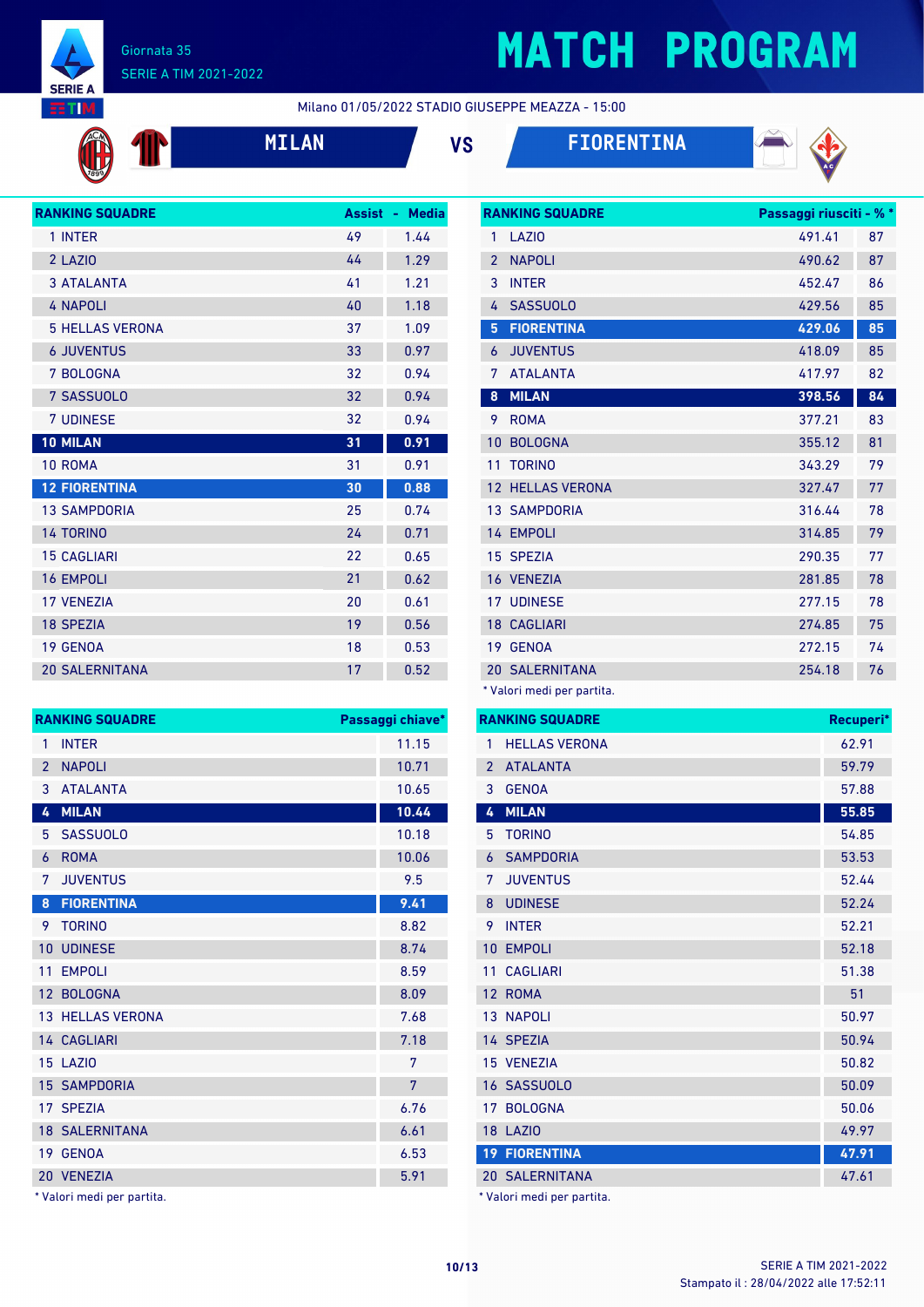

P

# **MATCH PROGRAM**

**RANKING SQUADRE Media Km** 

Milano 01/05/2022 STADIO GIUSEPPE MEAZZA - 15:00

**MILAN VS FIORENTINA**



|                | <b>RANKING SQUADRE</b>  | <b>Tot. Parate - Media</b> |                |
|----------------|-------------------------|----------------------------|----------------|
| 1              | <b>EMPOLI</b>           | 129                        | 3.79           |
| $\overline{2}$ | <b>VENEZIA</b>          | 128                        | 3.88           |
| 3              | <b>SPEZIA</b>           | 126                        | 3.71           |
| 4              | <b>SALERNITANA</b>      | 124                        | 3.76           |
| 5              | <b>BOLOGNA</b>          | 114                        | 3.35           |
| 6              | <b>GENOA</b>            | 113                        | 3.32           |
| 7              | <b>CAGLIARI</b>         | 110                        | 3.24           |
| 8              | <b>SAMPDORIA</b>        | 107                        | 3.15           |
| 9.             | <b>SASSUOLO</b>         | 99                         | 2.91           |
| 10             | <b>ROMA</b>             | 94                         | 2.76           |
| 11             | <b>NAPOLI</b>           | 93                         | 2.74           |
| 12             | <b>INTER</b>            | 90                         | 2.65           |
|                | 13 MILAN                | 87                         | 2.56           |
|                | <b>14 HELLAS VERONA</b> | 86                         | 2.53           |
| 15             | <b>UDINESE</b>          | 84                         | 2.47           |
| 16             | LAZI <sub>0</sub>       | 83                         | 2.44           |
| 17             | <b>ATALANTA</b>         | 81                         | 2.38           |
|                | <b>18 JUVENTUS</b>      | 76                         | 2.24           |
| 19             | <b>FIORENTINA</b>       | 74                         | 2.18           |
|                | <b>20 TORINO</b>        | 68                         | $\overline{2}$ |

| 1               | <b>LAZIO</b>          | 112.424 |
|-----------------|-----------------------|---------|
| $\mathfrak{p}$  | <b>INTFR</b>          | 111.642 |
| 3               | <b>EMPOLI</b>         | 111.566 |
| 4               | <b>ATALANTA</b>       | 111.059 |
| 5               | <b>HELLAS VERONA</b>  | 109.897 |
| 6               | <b>VENEZIA</b>        | 109.438 |
| 7               | <b>GENOA</b>          | 108.855 |
| 8               | <b>JUVENTUS</b>       | 108.198 |
| 9               | <b>ROMA</b>           | 107.831 |
| 10 <sup>°</sup> | <b>CAGLIARI</b>       | 107.296 |
| 11              | <b>SPEZIA</b>         |         |
|                 |                       | 107.057 |
|                 | <b>12 MILAN</b>       | 106.762 |
|                 | 13 TORINO             | 106.753 |
|                 | <b>14 SALERNITANA</b> | 106.573 |
|                 | <b>15 NAPOLI</b>      | 106.466 |
|                 | <b>16 SAMPDORIA</b>   | 106.087 |
|                 | 17 SASSUOLO           | 105.559 |
| 18              | <b>BOLOGNA</b>        | 105.364 |
|                 | <b>19 FIORENTINA</b>  | 105.197 |

|                 | <b>RANKING SQUADRE</b> | Passaggi 3/4 Tot. - Media |        |
|-----------------|------------------------|---------------------------|--------|
| $\mathbf{1}$    | <b>ATALANTA</b>        | 4088                      | 120.24 |
| $\overline{2}$  | <b>NAPOLI</b>          | 3866                      | 113.71 |
| 3               | <b>INTER</b>           | 3567                      | 104.91 |
| 4               | <b>LAZIO</b>           | 3290                      | 96.76  |
| 5               | <b>MILAN</b>           | 3214                      | 94.53  |
| 6               | <b>TORINO</b>          | 3099                      | 91.15  |
| 7               | <b>FIORENTINA</b>      | 3086                      | 90.76  |
| 8               | <b>JUVENTUS</b>        | 3062                      | 90.06  |
| 9               | <b>SASSUOLO</b>        | 2994                      | 88.06  |
| 10              | <b>HELLAS VERONA</b>   | 2985                      | 87.79  |
| 11              | <b>EMPOLI</b>          | 2707                      | 79.62  |
| 12 <sup>2</sup> | <b>BOLOGNA</b>         | 2630                      | 77.35  |
|                 | 13 ROMA                | 2608                      | 76.71  |
|                 | 14 UDINESE             | 2320                      | 68.24  |
|                 | <b>15 SAMPDORIA</b>    | 2288                      | 67.29  |
| 16 <sup>1</sup> | <b>SPEZIA</b>          | 2079                      | 61.15  |
| 17 <sup>2</sup> | <b>CAGLIARI</b>        | 1987                      | 58.44  |
|                 | <b>18 SALERNITANA</b>  | 1927                      | 58.39  |
| 19              | <b>GENOA</b>           | 1908                      | 56.12  |
| 20 <sup>°</sup> | <b>VENEZIA</b>         | 1749                      | 53     |

|                | <b>RANKING SQUADRE</b> | <b>Dribbling Tot. - Media</b> |       |
|----------------|------------------------|-------------------------------|-------|
| 1              | <b>MILAN</b>           | 417                           | 12.26 |
| $\overline{2}$ | <b>SASSUOLO</b>        | 364                           | 10.71 |
| 3              | <b>ATALANTA</b>        | 332                           | 9.76  |
| 4              | <b>UDINESE</b>         | 329                           | 9.68  |
| 5              | <b>JUVENTUS</b>        | 327                           | 9.62  |
| 6              | <b>NAPOLI</b>          | 326                           | 9.59  |
| 7              | <b>ROMA</b>            | 300                           | 8.82  |
| 8              | <b>HELLAS VERONA</b>   | 296                           | 8.71  |
| 8              | LAZI <sub>0</sub>      | 296                           | 8.71  |
| 10             | <b>BOLOGNA</b>         | 290                           | 8.53  |
| 11             | <b>GENOA</b>           | 279                           | 8.21  |
| 12             | <b>EMPOLI</b>          | 274                           | 8.06  |
|                | 13 SPEZIA              | 268                           | 7.88  |
|                | 14 VENEZIA             | 267                           | 8.09  |
|                | <b>15 FIORENTINA</b>   | 265                           | 7.79  |
|                | <b>16 TORINO</b>       | 259                           | 7.62  |
| 17             | SALERNITANA            | 258                           | 7.82  |
|                | <b>18 CAGLIARI</b>     | 226                           | 6.65  |
| 18             | <b>INTER</b>           | 226                           | 6.65  |
|                | <b>20 SAMPDORIA</b>    | 203                           | 5.97  |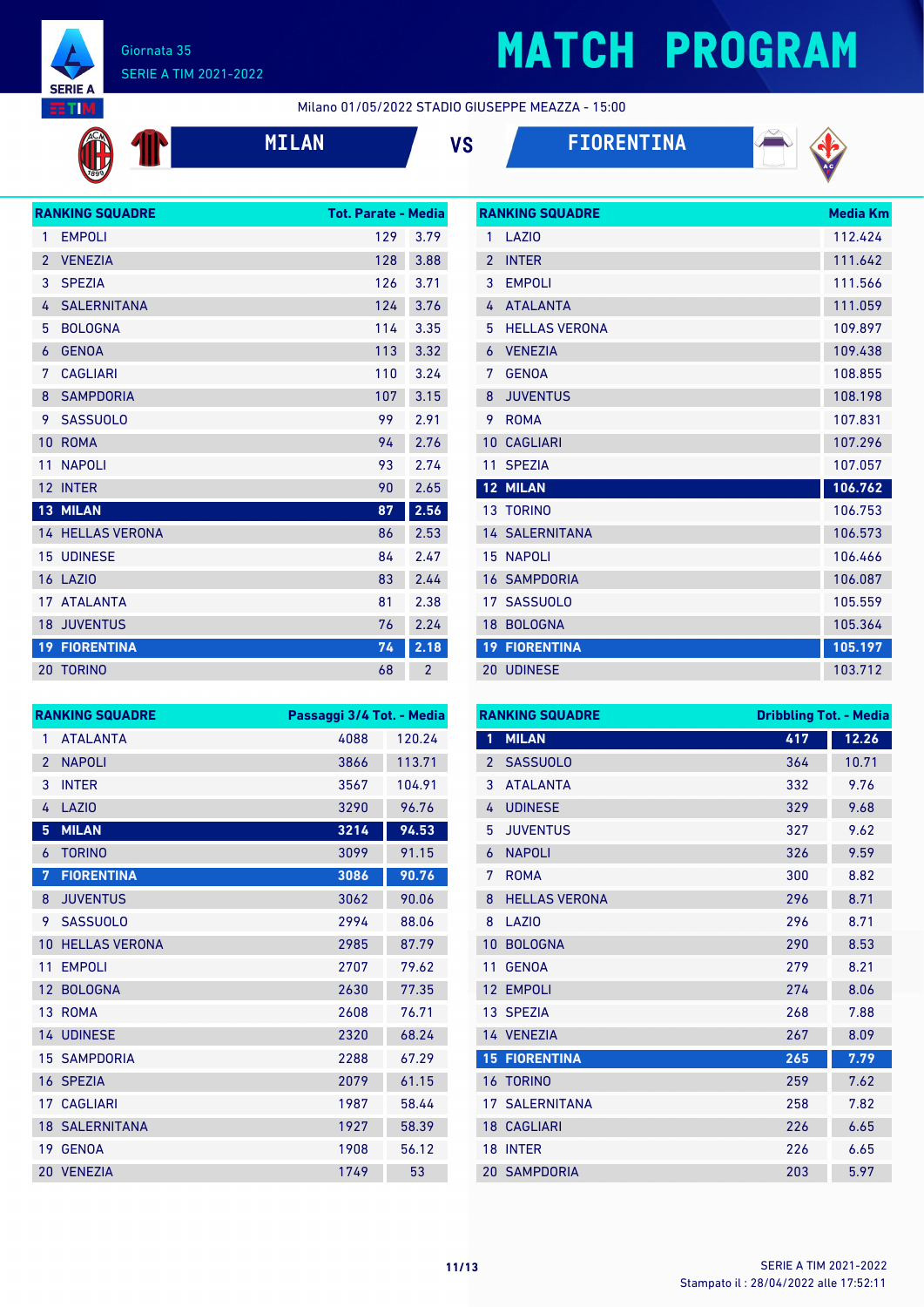

# **MATCH PROGRAM**

Milano 01/05/2022 STADIO GIUSEPPE MEAZZA - 15:00









|                 | <b>RANKING SQUADRE</b> | Rigori a favore - Contro |                |
|-----------------|------------------------|--------------------------|----------------|
| 1               | <b>NAPOLI</b>          | 12                       | 1              |
| $\overline{2}$  | <b>INTER</b>           | 10                       | 4              |
| 3               | <b>FIORENTINA</b>      | 9                        | 5              |
| 4               | <b>HELLAS VERONA</b>   | 8                        | 4              |
| 5               | <b>MILAN</b>           | 8                        | 5              |
| 6               | <b>LAZIO</b>           | 8                        | 6              |
| 7               | <b>ROMA</b>            | 7                        | 5              |
| 8               | <b>EMPOLI</b>          | 7                        | 7              |
| 9               | <b>SASSUOLO</b>        | 7                        | 8              |
| 10              | <b>JUVENTUS</b>        | 6                        | 5              |
| 11              | <b>ATALANTA</b>        | 6                        | 6              |
| 12 <sup>7</sup> | <b>GENOA</b>           | 5                        | 4              |
|                 | <b>13 SAMPDORIA</b>    | 4                        | $\overline{2}$ |
|                 | 14 BOLOGNA             | 4                        | 7              |
| 15              | <b>TORINO</b>          | 4                        | 8              |
|                 | <b>16 CAGLIARI</b>     | 4                        | 9              |
|                 | 17 SPEZIA              | 4                        | 12             |
|                 | <b>18 UDINESE</b>      | 3                        | 5              |
|                 | 19 VENEZIA             | 3                        | 11             |
|                 | <b>20 SALERNITANA</b>  | $\overline{2}$           | 7              |
|                 |                        |                          |                |

|        | <b>RANKING SQUADRE</b> | Gol dalla panchina - Media |      |
|--------|------------------------|----------------------------|------|
| 1      | <b>ATALANTA</b>        | 12                         | 1.00 |
| 1      | <b>INTER</b>           | 12                         | 1.20 |
| 3      | <b>UDINESE</b>         | 11                         | 1.00 |
| 4      | <b>ROMA</b>            | 10                         | 1.11 |
| 5      | <b>NAPOLI</b>          | 9                          | 1.00 |
| 6      | <b>SASSUOLO</b>        | 8                          | 1.33 |
| 7      | <b>EMPOLI</b>          | 7                          | 1.00 |
| 7      | <b>FIORENTINA</b>      | 7                          | 1.00 |
| 7      | <b>TORINO</b>          | 7                          | 1.00 |
| 10     | <b>BOLOGNA</b>         | 6                          | 1.00 |
| 10     | <b>GENOA</b>           | 6                          | 1.20 |
| 10     | <b>JUVENTUS</b>        | 6                          | 1.00 |
| $10-1$ | <b>MILAN</b>           | $\boldsymbol{6}$           | 1.00 |
|        | 10 SPEZIA              | 6                          | 1.00 |
|        | <b>15 SALERNITANA</b>  | 5                          | 1.00 |
|        | 15 VENEZIA             | 5                          | 1.00 |
|        | 17 LAZIO               | 4                          | 1.00 |
|        | <b>18 CAGLIARI</b>     | 3                          | 1.00 |
| 18     | <b>HELLAS VERONA</b>   | 3                          | 1.00 |
|        | <b>18 SAMPDORIA</b>    | 3                          | 1.00 |